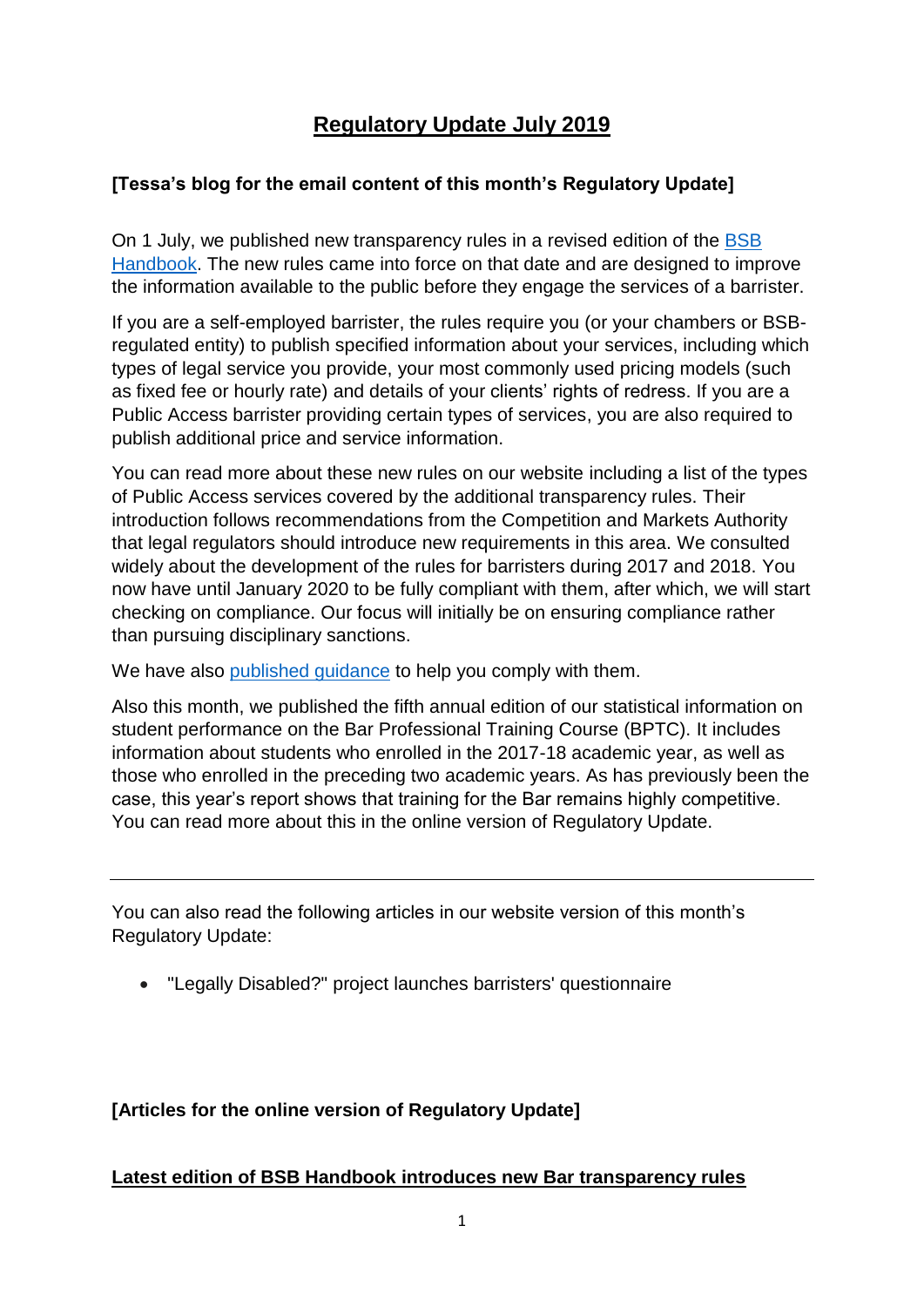On 1 July, we published new transparency rules in a [revised edition of our](https://www.barstandardsboard.org.uk/regulatory-requirements/bsb-handbook/) Handbook. The new rules came into force on that date. They are designed to improve the information available to the public before they engage the services of a barrister.

The rules follow recommendations from the Competition and Markets Authority that legal regulators should introduce new requirements in this area. The rules relate to information about the areas of law in which you practise, the legal services you provide, what those services cost, and your client's right to redress.

If you are a self-employed barrister, the rules require you (or your chambers or BSBregulated entity) to:

- state that professional, licensed access and/or lay clients (as appropriate) may contact you to obtain a quotation for legal services;
- provide contact details;
- state your most commonly used pricing models, such as fixed fees or hourly rates;
- state the areas of practice in which you most commonly provide legal services;
- describe your most commonly provided legal services;
- provide information about the factors which might influence the timescales of your most commonly provided legal services;
- display text on website homepages indicating you are regulated by the Bar Standards Board;
- display information about complaints procedures, any right to complain to the Legal Ombudsman (LeO), how to complain to the LeO, and any time limits for making a complaint;
- link to the [decision data](https://www.legalombudsman.org.uk/raising-standards/data-and-decisions/) on the LeO's website; and
- link to the [Barristers' Register page](https://www.barstandardsboard.org.uk/regulatory-requirements/the-barristers) on the BSB's website.

There are also additional transparency rules with which you must comply in relation to the provision of the following services if you do so as a Public Access barrister:

- Employment Tribunal cases (advice and representation for employers and employees);
- Financial disputes arising out of divorce;
- Immigration appeals (First-tier Tribunal);
- Inheritance Act advice:
- Licensing applications in relation to business premises;
- Personal injury claims;
- Summary only motoring offences (advice and representation for defendants); and
- Winding-up petitions.

If you provide these services as a Public Access barrister, in certain circumstances listed in the [BSB's price transparency policy statement,](https://www.barstandardsboard.org.uk/media/1993325/bsb_price_transparency_policy_statement__july_2019_.pdf) you will be required by the rules to: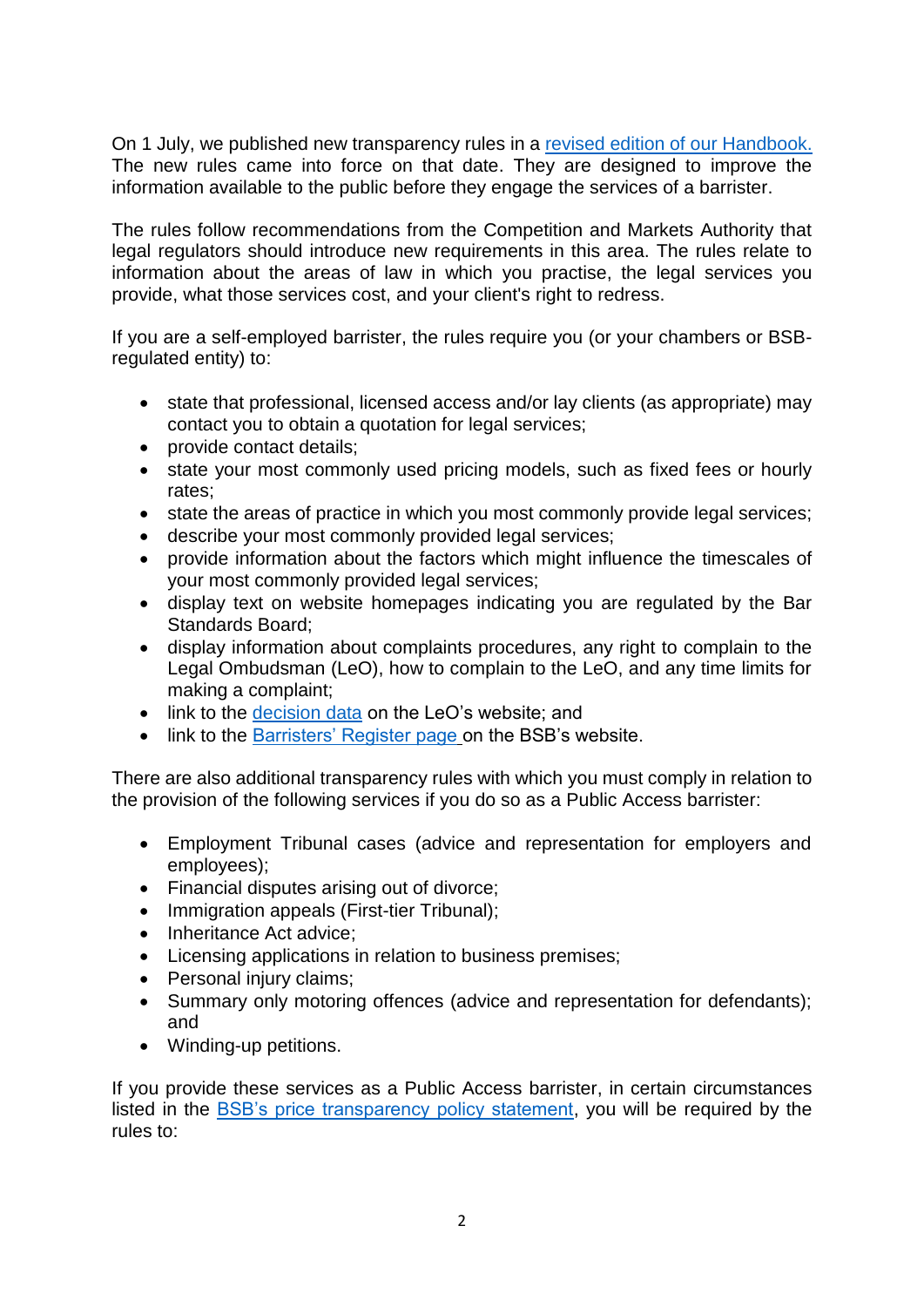- state any pricing model(s) which you use, such as whether you charge fixed fees or hourly rates;
- state your indicative fees and the circumstances in which they may vary;
- state whether your fees include VAT (where applicable);
- state any likely additional costs or give a typical range of costs if only an estimate is possible; and
- describe the relevant Public Access services you provide, including a concise statement of the key stages and an indicative timescale for those key stages.

You have until January 2020 to be fully compliant with the new rules, after which, we will start checking compliance. Our initial focus will be on ensuring compliance rather than pursuing disciplinary sanctions.

Online [guidance](https://www.barstandardsboard.org.uk/regulatory-requirements/bsb-handbook/code-guidance/) is available to help you comply with the new rules. The new edition of the BSB Handbook is also [available online.](https://www.barstandardsboard.org.uk/regulatory-requirements/bsb-handbook/code-guidance/)

And finally, more information about the new rules is available on our [website.](https://www.barstandardsboard.org.uk/regulatory-requirements/for-barristers/transparency-rules/)

#### **New report shows that training to become a barrister remains highly competitive**

This month, we published the fifth annual edition of our statistical information on student performance on the Bar Professional Training Course (BPTC) (insert link). As has previously been the case, this year's report shows that training for the Bar remains highly competitive.

This new and updated analysis includes information about students who enrolled in the 2017-18 academic year, as well as those who enrolled on the BPTC in the preceding two academic years. It also includes statistics on students enrolled on the BPTC between 2013-14 and 2017-18 who started pupillage following graduation from the course. This provides a wider timeframe in which to see the proportion of graduates who gain pupillage within the five-year window allowed, following completion of the course.

Key findings from the report are:

- 1,619 students enrolled on the BPTC in 2017-18, an increase of 196 students compared to 2016-17. This is the largest year on year increase in enrolment seen since the BPTC started in 2011;
- almost half of students (47%) who enrolled on the BPTC in 2017-18 were overseas (non-UK/EU) domiciled, increasing from 43 per cent in 2016-17;
- the percentage of female BPTC students has increased from 52 per cent in 2011-12 to 56 per cent in 2017-18 and of those who provided information on their ethnicity the percentage of UK/EU domiciled Black Asian and Minority Ethnic (BAME) students has risen to 37 per cent, around six percentage points higher than in 2012-13;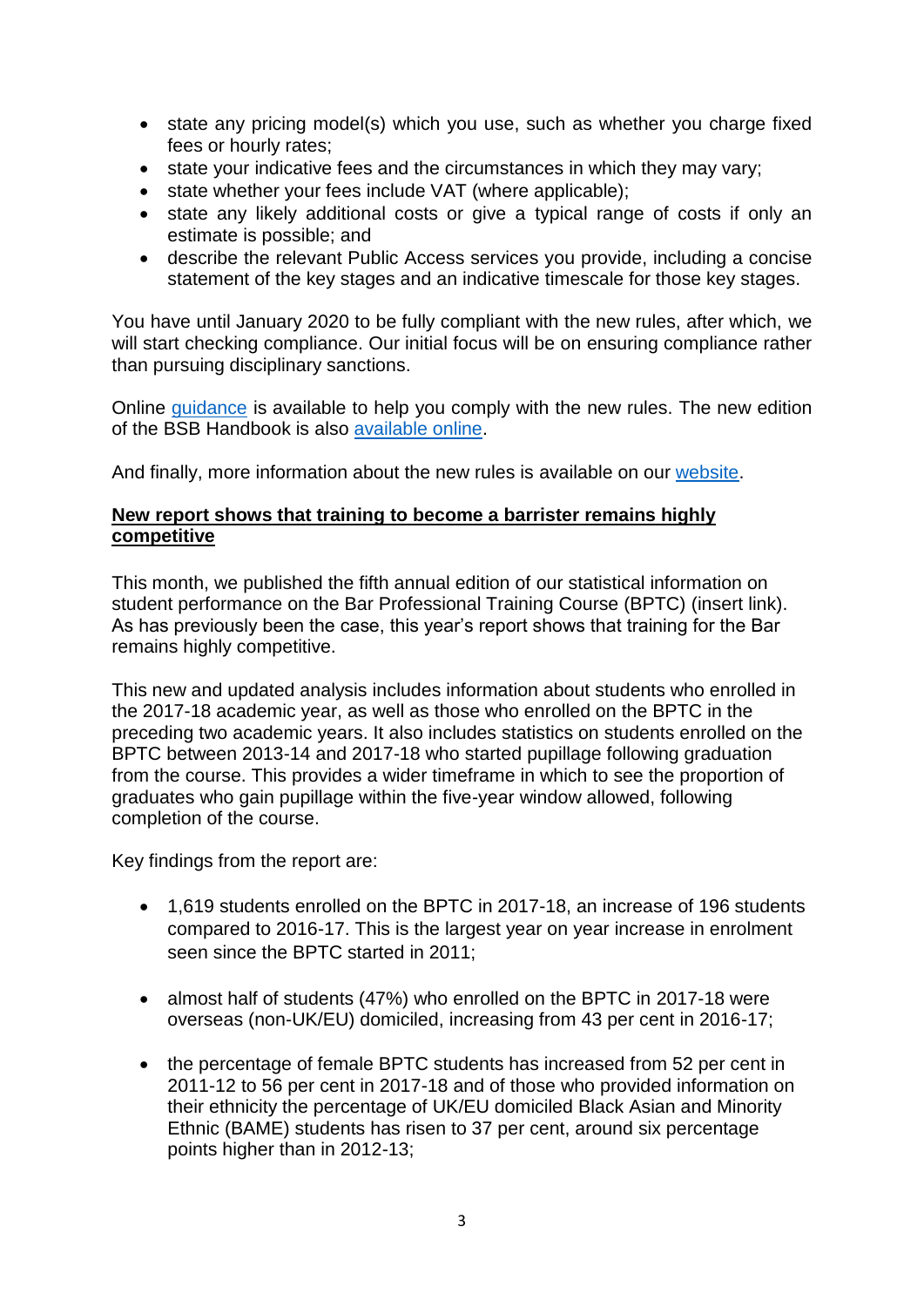- nearly a third (31%) of UK/EU domiciled students who enrolled on the BPTC in 2017-18 had gained a first-class degree prior to enrolling on the course, up from around 20% when the BPTC was first introduced in 2011;
- just over 75 per cent of full-time UK/EU domiciled students that enrolled in 2017-18 had passed the BPTC as of January 2019 with the remaining mostly yet to complete the course. Around 12 per cent received an "Outstanding" overall grade, around 53 per cent received a "Very Competent" grade, and around 11 per cent received a "Competent" grade;
- of the UK/EU domiciled BPTC graduates, around 42% of those who enrolled on the course from 2013 to 2017 had started pupillage by March 2019. This figure increases to around 45 per cent when looking at those enrolled from 2013 to 2016 only, as it can take a while for more recent graduates to gain pupillage;
- of UK/EU-domiciled BPTC graduates who enrolled from 2013 to 2017 and went on to secure pupillage, 51 per cent were female; and
- when controlling for first degree class and BPTC grade, UK/EU BPTC graduates from BAME backgrounds who enrolled on the course from 2013 to 2017 were less likely to have commenced pupillage than those from white backgrounds. For example, of UK/EU domiciled BPTC graduates with an upper-second class degree and "Very Competent" overall BPTC grade, 44 per cent of them from white backgrounds had commenced pupillage, compared to around 23 per cent of the BAME cohort with the same degree class and BPTC grade.

## **"Legally Disabled?" project launches barristers' questionnaire**

#### *Are you a disabled person, or someone with a long-term medical condition working in, aspiring to work in (eg in training), or retired from the legal profession?*

The "Legally Disabled?" research project aims to produce the first large scale evidence base on the career experiences of disabled people across the legal profession in England and Wales. Funded by the National Lottery, this is an independent research project headed by Professor Debbie Foster of Cardiff Business School, Cardiff University and has been produced in partnership with Dr Natasha Hirst (independent researcher) and disabled people from the Lawyers with Disabilities Division of The Law Society.

The "Legally Disabled?" team are pleased to launch the next stage of the research with a questionnaire for disabled people training for or working as barristers. This also includes those who have since left these roles in the profession. The Bar Standards Board is not involved in this research but it is part of our statutory objectives to promote diversity at the Bar and we have been asked by the researchers to make you aware of their research.